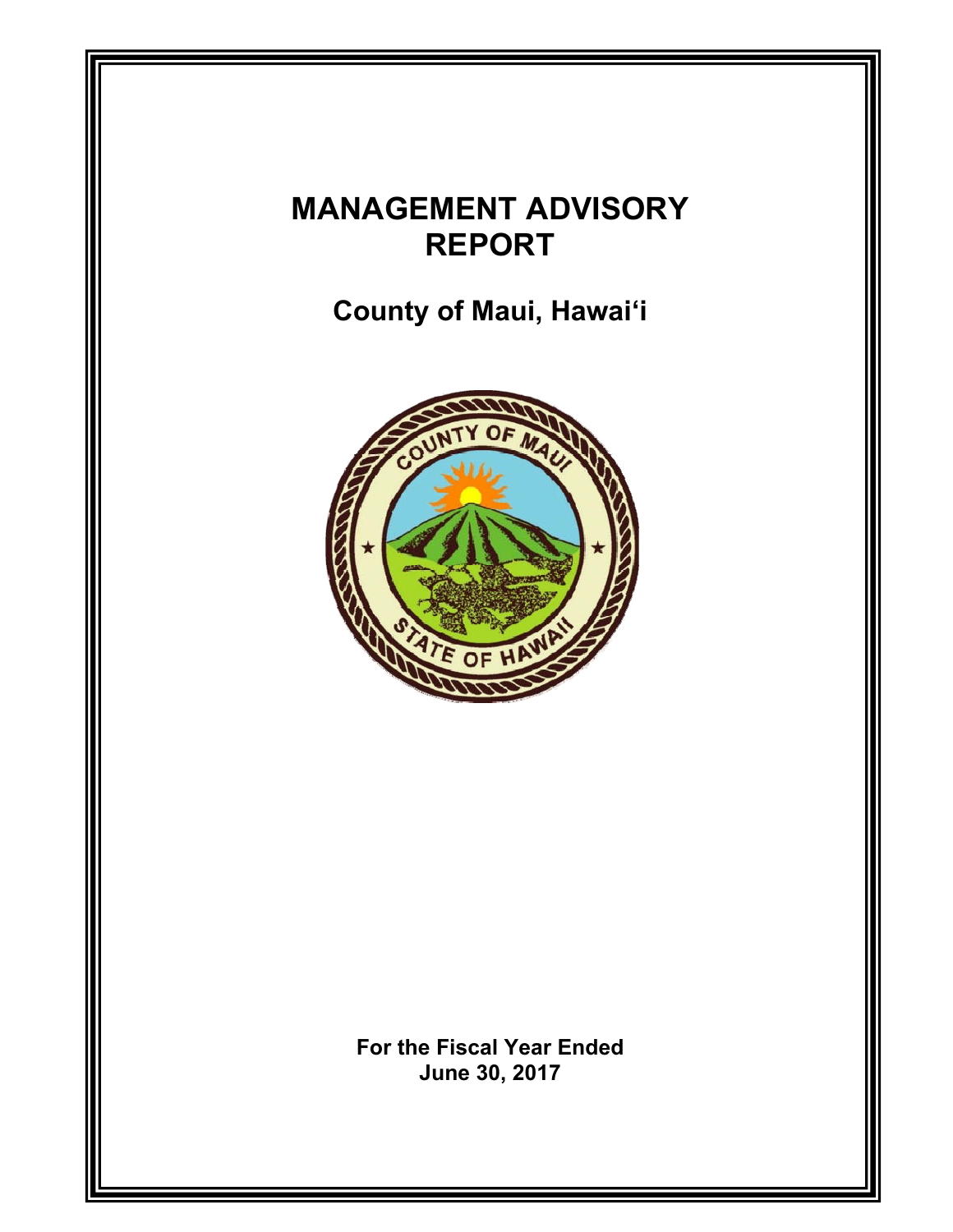## **COUNTY OF MAUI**

### **TABLE OF CONTENTS**

|                                                                                                                 | Page |
|-----------------------------------------------------------------------------------------------------------------|------|
| <b>MANAGEMENT ADVISORY REPORT</b><br><b>Management Letter</b>                                                   | 3    |
| <b>CURRENT FINDINGS AND RECOMMENDATIONS</b><br>2017-001<br>Improve Monitoring over Worker's Compensation Claims | 4    |
| <b>CORRECTIVE ACTION PLAN</b><br>Response of County of Maui                                                     | 6    |
| <b>STATUS OF PRIOR YEAR'S RECOMMENDATIONS</b><br><b>Status Report</b>                                           | 8    |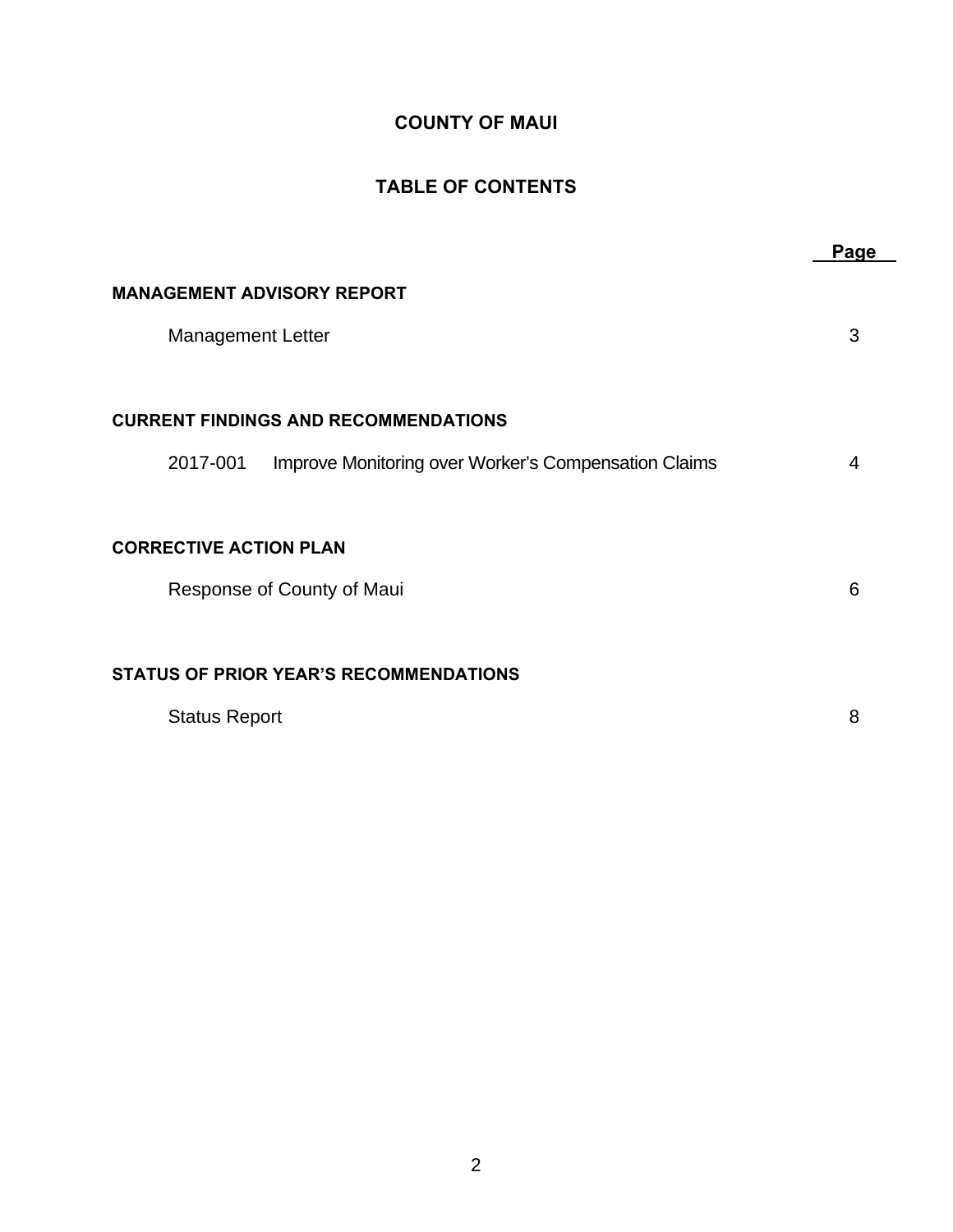

AMERICAN SAVINGS BANK TOWER 1001 BISHOP STREET, SUITE 1700 HONOLULU, HAWAII 96813-3696 T (808) 524-2255 F (808) 523-2090

To the Council Chair, and Members of the Council County of Maui Wailuku, Hawai'i

In planning and performing our audit of the financial statements of the County of Maui, State of Hawai'i (the County) as of and for the fiscal year ended June 30, 2017, in accordance with auditing standards generally accepted in the United States of America, we considered the County's internal control over financial reporting (internal control) as a basis for designing our auditing procedures that are appropriate in the circumstances for the purpose of expressing our opinions on the financial statements, but not for the purpose of expressing an opinion on the effectiveness of the County's internal control. Accordingly, we do not express an opinion on the effectiveness of the County's internal control.

However, during our audit, we became aware of several matters that are opportunities for strengthening internal controls and operating efficiency. The memorandum that accompanies this report summarizes our findings and recommendations regarding these matters. We previously communicated to you about the County's internal control in our report dated December 13, 2017. This letter does not affect our report dated December 13, 2017, on the financial statements of the County.

We will review the status of these comments during our next audit engagement. We have already discussed many of these comments and suggestions with various County personnel, and we will be pleased to discuss them in further detail at your convenience, to perform any additional study of these matters, or to assist you in implementing these recommendations.

This communication is intended solely for the information and use of management, County Council, and others within the County, and is not intended to be, and should not be, used by anyone other than these specified parties.

N&K CPAS, INC.

Honolulu, Hawai'i December 13, 2017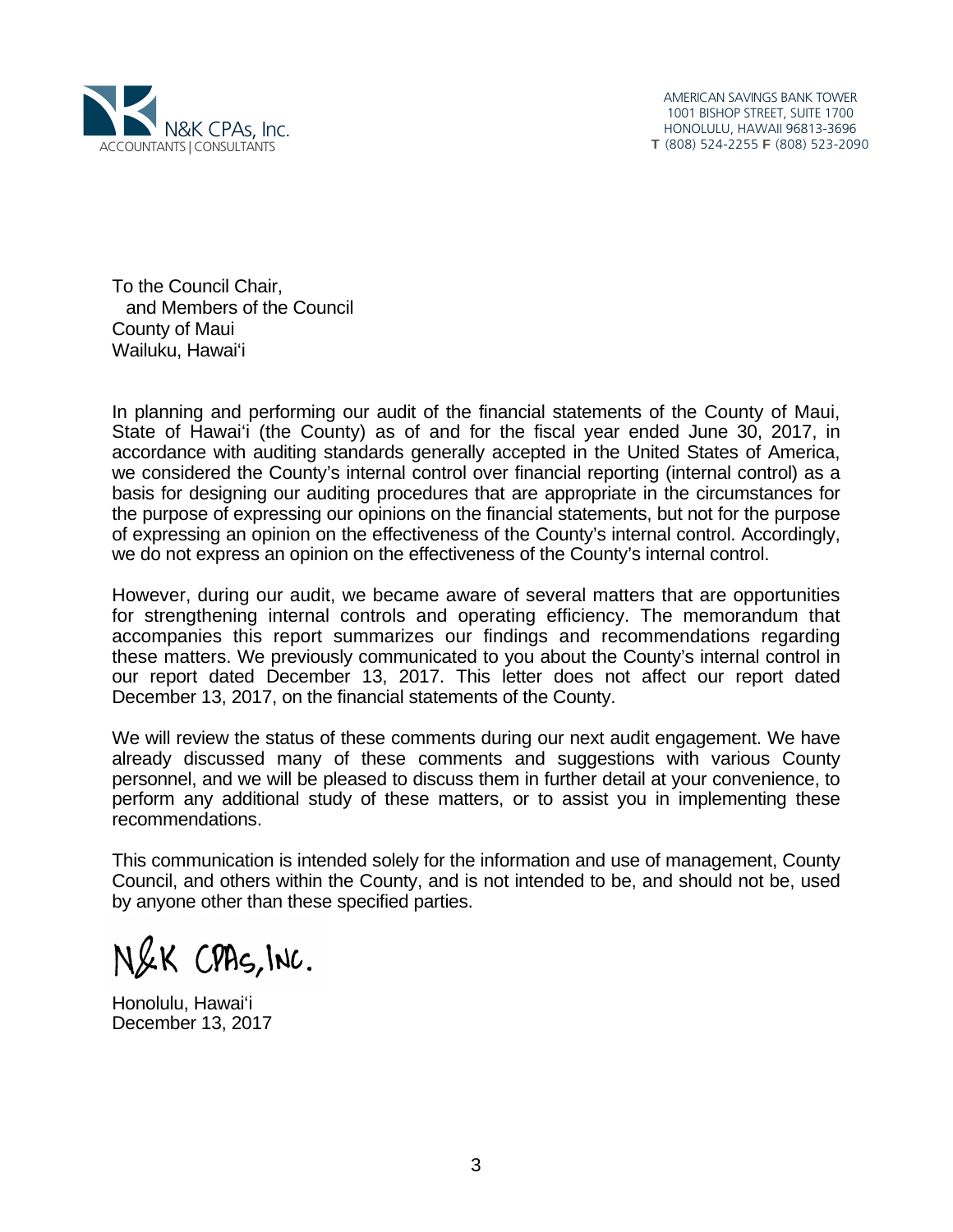### **County of Maui, Hawai'i CURRENT FINDINGS AND RECOMMENDATIONS Fiscal Year Ended June 30, 2017**

### **2017-001 Improve Monitoring over Worker's Compensation Claims**

- **Criteria:** As part of an entity's framework of internal control, monitoring activities should be performed which involves assessing the design and operations of controls on a timely basis, capturing and reporting identified control deficiencies, and taking actions as necessary. Effective monitoring ensures that internal controls are modified as changes in conditions occur through ongoing activities and/or separate evaluations. The Risk Management Department should have monitored the change in vendors in order to verify that the claim files were transferred completely and accurately.
- **Condition:** The County's Risk Management Department uses an outside vendor to calculate and process worker's compensation claims. In the 2015 fiscal year, we noted that the County switched vendors. During this transition in early 2015, all County manual files held by the previous vendor were scanned into electronic files into the new vendor's online system. The scanned files were not properly named and therefore the following documents were difficult to retrieve:
	- WC-1 Employer's Report of Industrial Injury
	- WC-2 Physician's Report
	- WC-3 Carrier's Case Report

In addition, some electronic claim files were incomplete and documents were obtained from the Risk Management Office rather than the vendor's scanned files. During the 2017 audit, we continued to have difficulty in locating and obtaining these forms associated with older claims.

- **Cause:** The County did not have a monitoring process over worker's compensation claims throughout the change in vendors.
- **Effect:** Documentation that should be maintained in claimant files was not easily located. The County's worker's compensation files are not organized and appear incomplete.

### **Recommendation**

When using a third-party vendor to support County functions, the County's Risk Management Department should assign an individual with appropriate oversight to manage the relationship. This includes maintaining frequent contact with key vendor personnel, following up on unusual items, resolving issues in a timely manner, and reporting any issues to the County.

### **Views of Responsible Officials and Planned Correction Action**

The County agrees with the finding and the recommendation. See Corrective Action Plan on page 6.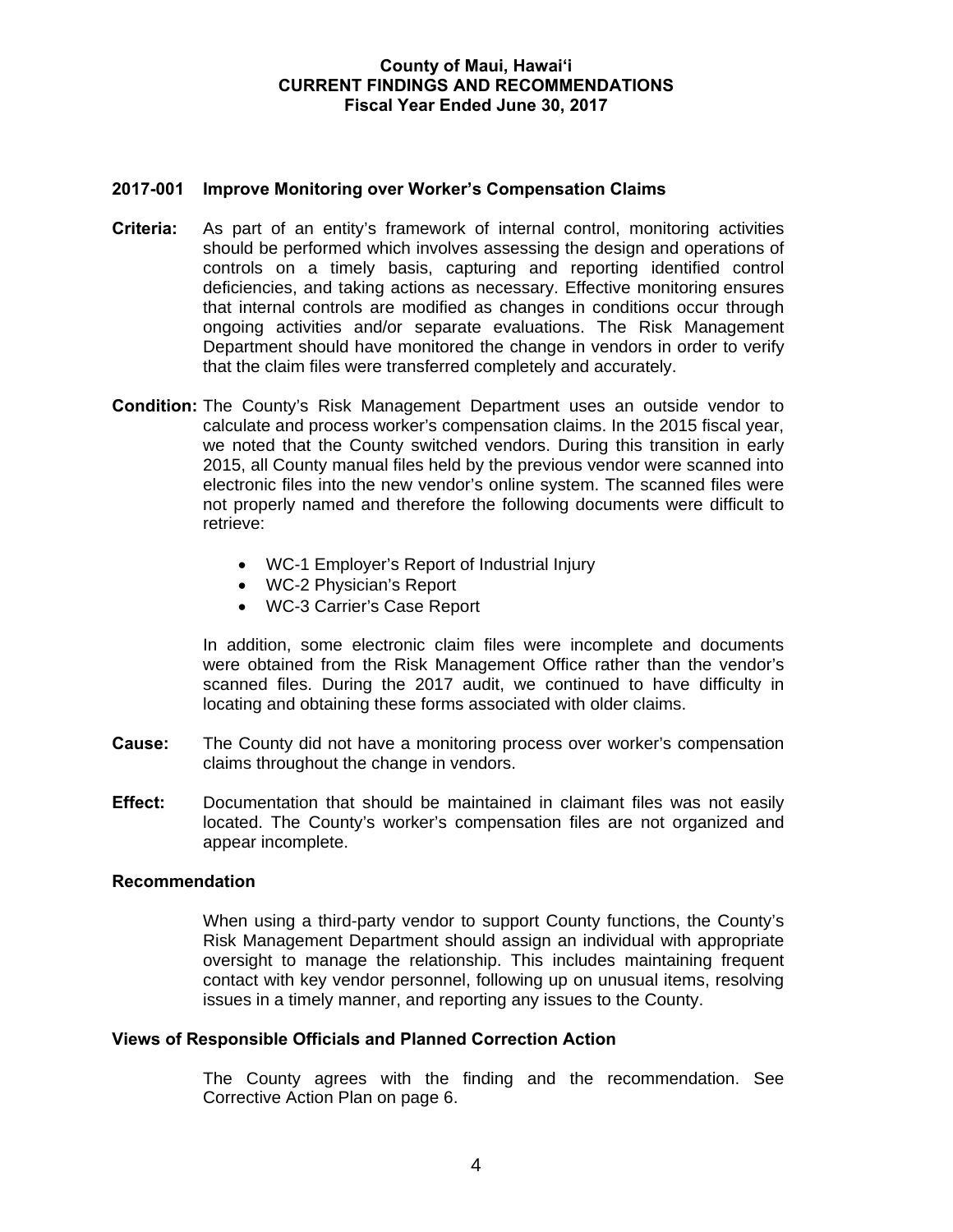# **CORRECTIVE ACTION PLAN**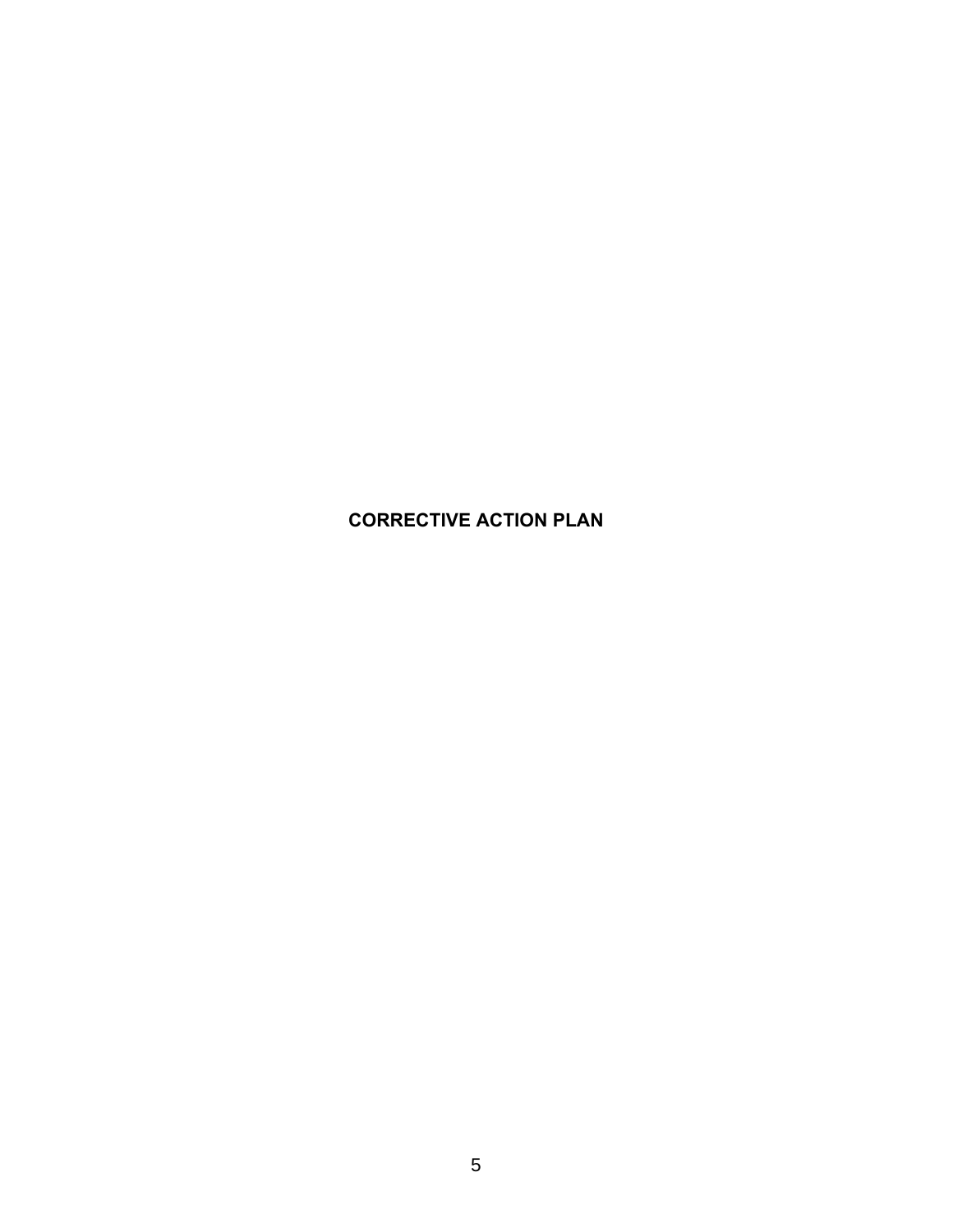### **County of Maui, Hawai**'**i Management Advisory Report Current Findings and Recommendations - Corrective Action Plan Fiscal Year Ended June 30, 2017**

### **2017-001 Improve Monitoring over Worker's Compensation Claims**

### **Recommendation**

When using a third-party vendor to support County functions, the County's Risk Management Division should assign an individual with appropriate oversight to manage the relationship. This includes maintaining frequent contact with key vendor personnel, following up on unusual items, resolving issues in a timely manner, and reporting any issues to the County.

### **View of Responsible Officials and Planned Corrective Action**

Management concurs with the recommendation. The County's Risk Management Officer (RMO) has reached out to Sedgwick requesting a corrective action plan and timeline to address how the batches of records (originally received in boxes as loose paper from the former TPA) will be separated and indexed within Sedgwick's risk management information system's case files. Once the plan is received and agreed upon, RMO will work with TPA's client services manager, Kurt Sibayan, to see the effort through to completion.

**End Date:** Ongoing

**Responding Person(s):** Lydia Toda, Risk Management Officer Department of the Corporation Counsel Phone No. (808) 270-7897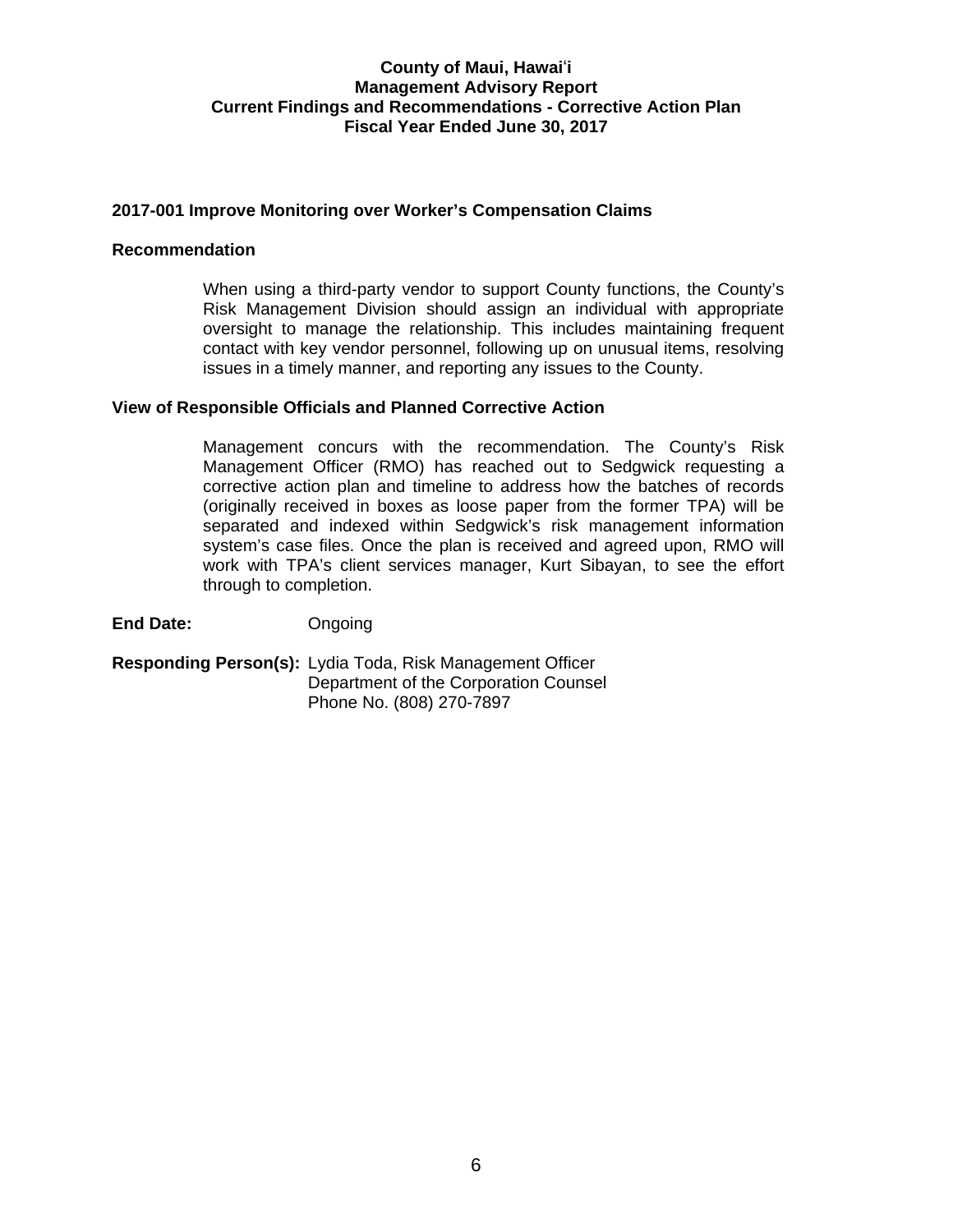**STATUS OF PRIOR YEAR'S RECOMMENDATIONS**